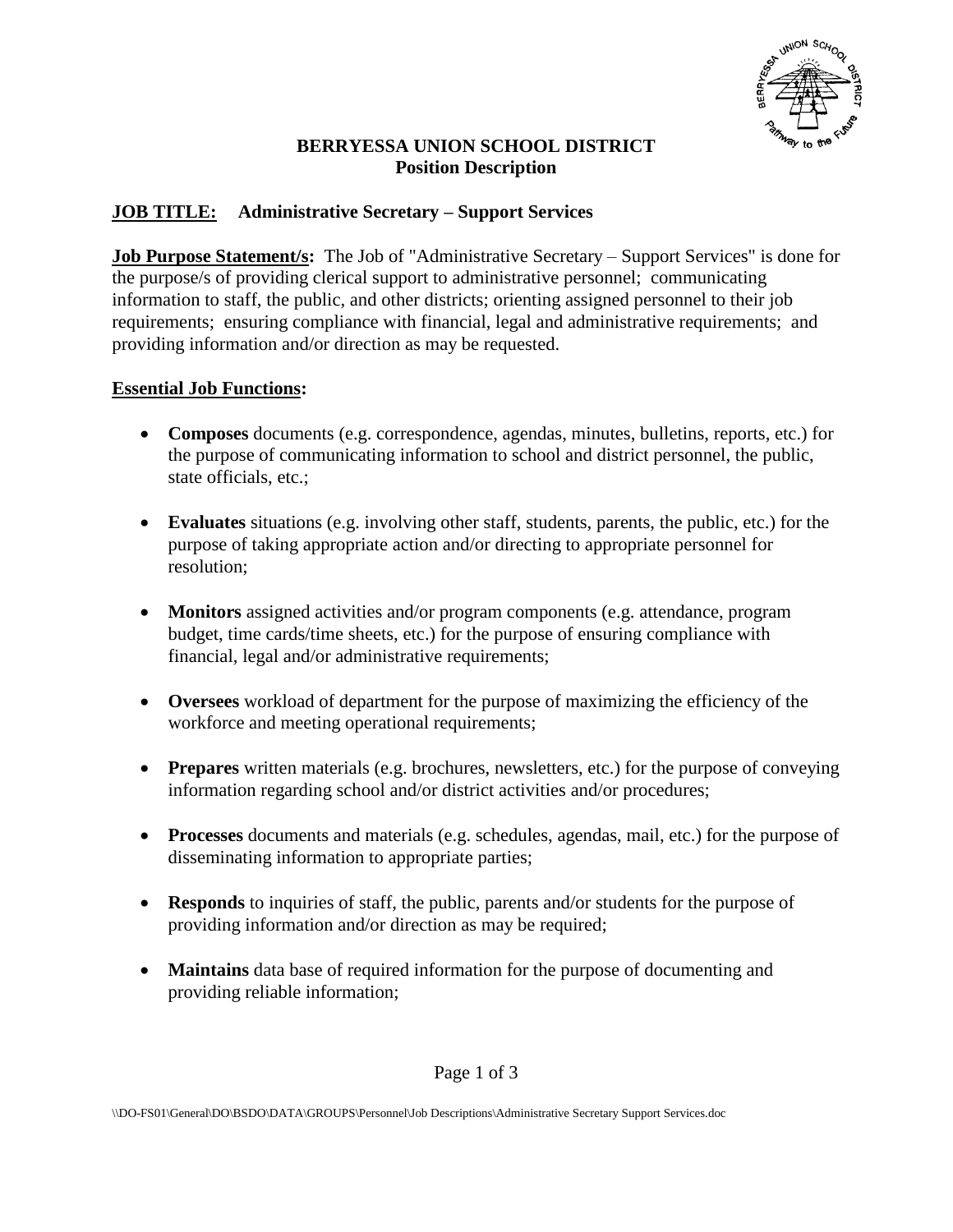### **Essential Job Functions:** (Continued)

- **Processes** the ordering and distribution of department supplies for the purpose of acquiring necessary resources to support department operations;
- **Reconciles** department budget cash accounts as assigned for the purpose of maintaining accurate balances and complying with school accounting practices;
- **Arranges** and schedules a variety of meetings for the purpose of preparing for events;
- **Coordinates** district wide workshops and registration for the purpose of obtaining space and/or informing the staff of upcoming workshop.

#### **Other Job Functions:**

- **Performs** other job related duties as may be assigned.
- **Attends** meetings for the purpose of conveying and/or gathering information required to perform functions.
- **Attends** appropriate workshops/conferences for the purpose of ongoing training.

## **Job Requirements - Qualifications:**

**Experience Required:** Prior job related experience with increasing responsibility.

## **Skills, Knowledge and/or Abilities Required:**

*Skills* to operate standard office equipment including use of basic computer applications; use English in both written and verbal form; use correct spelling, grammar and punctuation.

*Knowledge* of basic budgeting, financial and statistical recordkeeping, standard office equipment, computer applications to complete essential job functions.

*Abilities* to adhere rules and regulations related to assigned functions; sit for prolonged periods, work independently; understand and carry out oral and written instructions; interact with persons of different age groups and cultural backgrounds. Significant physical abilities include reaching/handling/fingering, talking/hearing conversations, near visual acuity/visual accommodation.